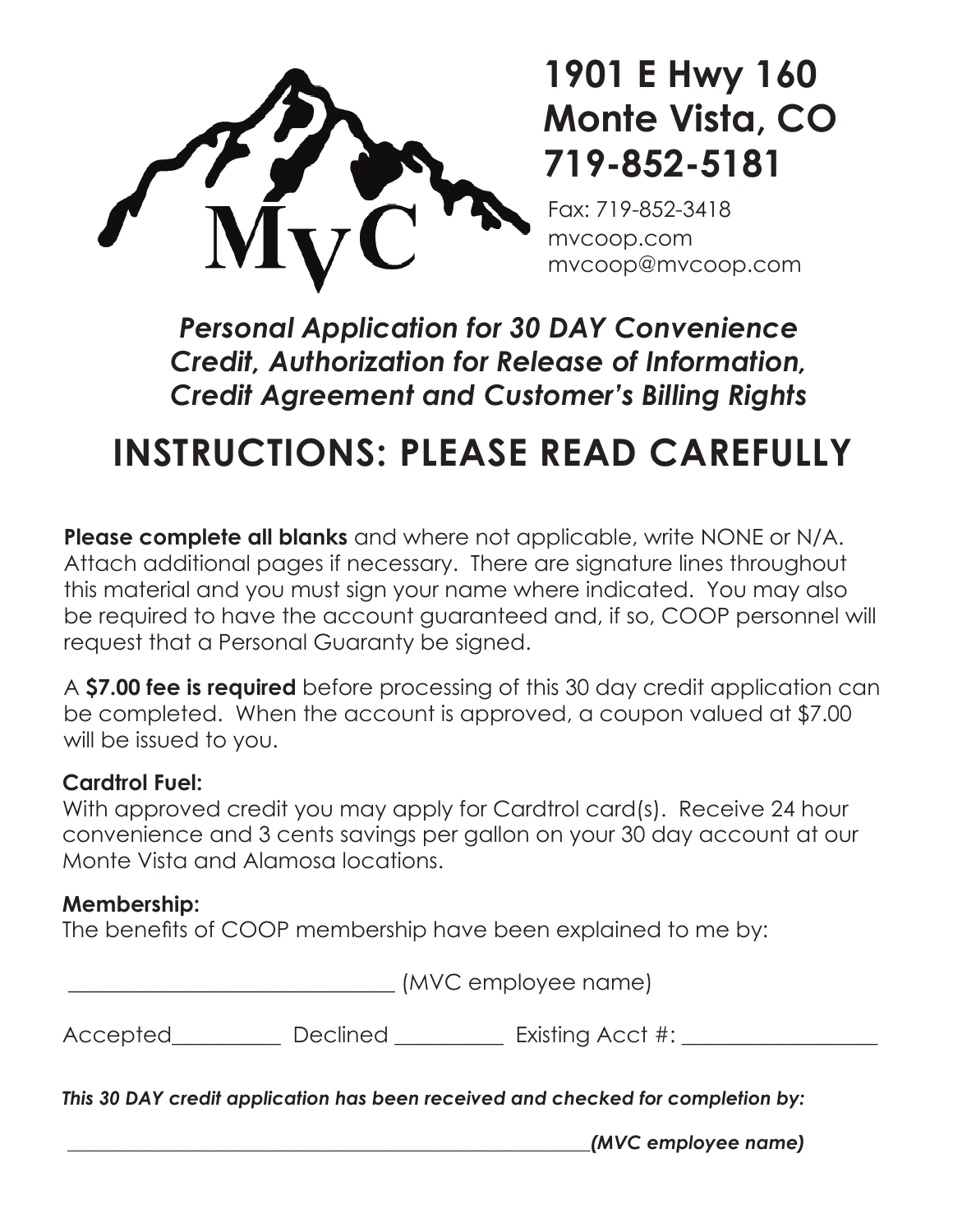# **THE MONTE VISTA COOPERATIVE**

#### PERSONAL APPLICATION FOR "30 DAY" CONVENIENCE CREDIT

NOTE: THIS PORTION MUST BE COMPLETED BY THE PERSONAL APPLICANT. REQUEST ANOTHER FIRST PAGE FOR CO-APPLICANT INFORMATION.

| Phone: Phone Phone Phone Phone Phone Phone Phone Phone Phone Phone Phone Phone Phone Phone Phone Phone Phone Phone Phone Phone Phone Phone Phone Phone Phone Phone Phone Phone Phone Phone Phone Phone Phone Phone Phone Phone                                                                                                                                                                                                                                                                                                                                                                                                                                                                                                 |  |  |  |
|--------------------------------------------------------------------------------------------------------------------------------------------------------------------------------------------------------------------------------------------------------------------------------------------------------------------------------------------------------------------------------------------------------------------------------------------------------------------------------------------------------------------------------------------------------------------------------------------------------------------------------------------------------------------------------------------------------------------------------|--|--|--|
| Amount of Credit Requested \$: Reason for Requesting Credit: Network and Credit Amount of Credit Requested \$:                                                                                                                                                                                                                                                                                                                                                                                                                                                                                                                                                                                                                 |  |  |  |
| Have you ever filed for bankruptcy?( )YES ( )NO                                                                                                                                                                                                                                                                                                                                                                                                                                                                                                                                                                                                                                                                                |  |  |  |
| If yes, state when and where and explain: example and explaint and the state of the state of the state of the state of the state of the state of the state of the state of the state of the state of the state of the state of                                                                                                                                                                                                                                                                                                                                                                                                                                                                                                 |  |  |  |
| Have you ever had any judgments entered against you? ( ) YES ( ) NO                                                                                                                                                                                                                                                                                                                                                                                                                                                                                                                                                                                                                                                            |  |  |  |
| If yes, state when and where and explain: explaining the state of the state of the state of the state of the state of the state of the state of the state of the state of the state of the state of the state of the state of                                                                                                                                                                                                                                                                                                                                                                                                                                                                                                  |  |  |  |
| <b>Bank References:</b>                                                                                                                                                                                                                                                                                                                                                                                                                                                                                                                                                                                                                                                                                                        |  |  |  |
|                                                                                                                                                                                                                                                                                                                                                                                                                                                                                                                                                                                                                                                                                                                                |  |  |  |
|                                                                                                                                                                                                                                                                                                                                                                                                                                                                                                                                                                                                                                                                                                                                |  |  |  |
| AUTHORIZATION FOR RELEASE OF INFORMATION<br>NOTE: THIS IS TO BE SIGNED BY THE APPLICANT(S) THAT COMPLETE THE APPLICATION FOR CONVENIENCE CREDIT. I, the undersigned, hereby<br>authorize a release of financial information on me and/or my business as requested by the Credit Department of The Monte Vista Coop-<br>erative. The Monte Vista Cooperative will guard the confidentiality of the information and will use it in considering my and/or my business<br>application for credit or to update financial information concerning me and/or my business. This Authorization for Release of Information<br>shall be continuous in nature and a photocopy shall be the same as an original for all purposes whatsoever. |  |  |  |
| Signature: et al. 2010 and 2010 and 2010 and 2010 and 2010 and 2010 and 2010 and 2010 and 2010 and 2010 and 20                                                                                                                                                                                                                                                                                                                                                                                                                                                                                                                                                                                                                 |  |  |  |
|                                                                                                                                                                                                                                                                                                                                                                                                                                                                                                                                                                                                                                                                                                                                |  |  |  |
|                                                                                                                                                                                                                                                                                                                                                                                                                                                                                                                                                                                                                                                                                                                                |  |  |  |
| () Own or Buying Home () Rent Home () Live with Parents () Home Provided by Employer () Other                                                                                                                                                                                                                                                                                                                                                                                                                                                                                                                                                                                                                                  |  |  |  |
|                                                                                                                                                                                                                                                                                                                                                                                                                                                                                                                                                                                                                                                                                                                                |  |  |  |
|                                                                                                                                                                                                                                                                                                                                                                                                                                                                                                                                                                                                                                                                                                                                |  |  |  |
|                                                                                                                                                                                                                                                                                                                                                                                                                                                                                                                                                                                                                                                                                                                                |  |  |  |
| City:____                                                                                                                                                                                                                                                                                                                                                                                                                                                                                                                                                                                                                                                                                                                      |  |  |  |
| Name of Supervisor: Name of Supervisor: Name of Supervisor: Name of Supervisor: Name of Supervisor: Name of Supervisor: Name of Supervisor: Name of Supervisor: Name of Supervisor: Name of Supervisor: Name of Supervisor: Na                                                                                                                                                                                                                                                                                                                                                                                                                                                                                                 |  |  |  |
|                                                                                                                                                                                                                                                                                                                                                                                                                                                                                                                                                                                                                                                                                                                                |  |  |  |
| Name of Previous Employer (If less than 2 years with present employer)<br>Name of Previous Employer (If less than 2 years with present employer)<br>2008                                                                                                                                                                                                                                                                                                                                                                                                                                                                                                                                                                       |  |  |  |
|                                                                                                                                                                                                                                                                                                                                                                                                                                                                                                                                                                                                                                                                                                                                |  |  |  |
|                                                                                                                                                                                                                                                                                                                                                                                                                                                                                                                                                                                                                                                                                                                                |  |  |  |
| Name of nearest relative or close friend not living with you:<br>example and the contract of the contract of the contract of the contract of the contract of the contract of the contract of the contract of the contract of the                                                                                                                                                                                                                                                                                                                                                                                                                                                                                               |  |  |  |
|                                                                                                                                                                                                                                                                                                                                                                                                                                                                                                                                                                                                                                                                                                                                |  |  |  |
| NOTE: This is to be signed by the persons who have provided information in the application for 30 day convenience credit. I hereby certify,<br>swear, and affirm that the information provided by me in this application is true and correct.                                                                                                                                                                                                                                                                                                                                                                                                                                                                                  |  |  |  |
| Date: Signature: Signature: Signature: Signature: Signature: Signature: Signature: Signature: Signature: Signature: Signature: Signature: Signature: Signature: Signature: Signature: Signature: Signature: Signature: Signatu                                                                                                                                                                                                                                                                                                                                                                                                                                                                                                 |  |  |  |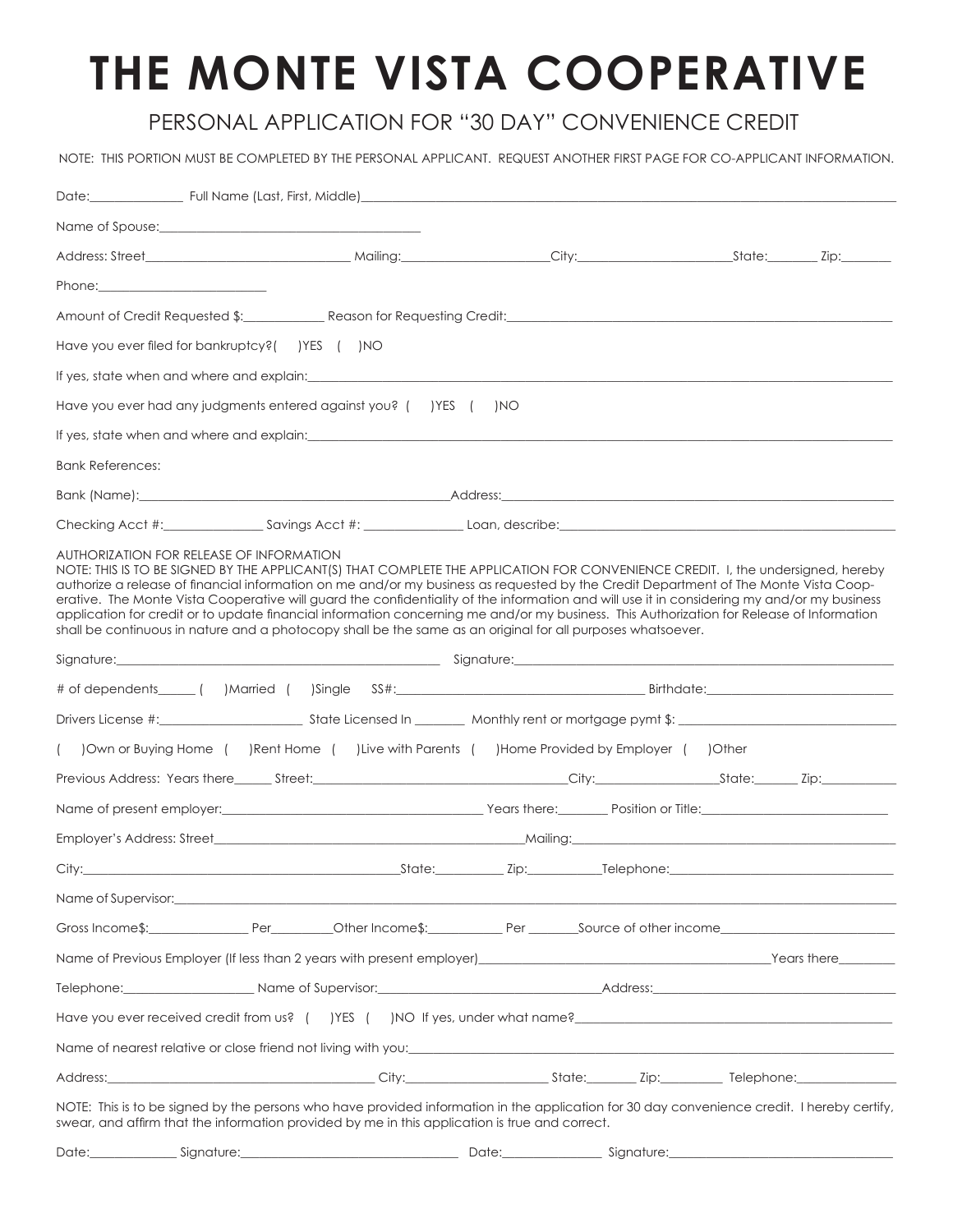### **THE MONTE VISTA COOPERATIVE CREDIT AGREEMENT**

NOTE: THIS TO BE SIGNED BY THE APPLICANT(S) THAT COMPLETED THE APPLICATION FOR CONVENIENCE CREDIT. The Monte Vista Cooperative, hereinafter referred to as "Coop", and the undersigned hereinafter referred to as "Customer", agree to the following regarding all goods, merchandise, materials, or services purchased or obtained from COOP and charged to Customer's account by Customer or an authorized representative of Customer:

**1. This Credit Agreement provides for convenience "30 day" credit only and any credit extended to Customer shall n***ot be construed to be a revolving charge account, and goods, merchandise, materials, or services charged to Customer's acct pursuant to this Credit*  Agreement shall not be sonstrued as a consumer credit ale or sonsumer related sale. This Credit/ Agreement is entered into the State of *Colorado, County of Rio Grande and shall be construed pursuant to the laws of the State of Colorado, except where federal law preempts Colorado law, or otherwise governs.*

*2. COOP shall provide Customer with a credit limit and Customer agrees not to exced that limit.*

*3. COOP may place Customer on a cash on delivery basis or terminate this Credit Agreement at any time without prior notice to Customer.* 

*4. COOP will, if any sums are owed to it by Customer, mail Customer a monthly statement. All statement balances for goods, merchandise, materials, or services charged to Customer's account with COOP are due and payable on the last day of each calendar month, hereinafter referred to as "Due Date", or the last business day preceding the Due Date, if the Due Date is not a business day, of each cal*endar month, unless other terms are agreed to in writing between COOP and Customer prior to the Due Date. Customer shall be in default *of the Credit Agreement if any such sums are not paid to COOP on or before the Due Date.* 

*5. Upon default a FINANCE CHARGE will be charged to Customer's account the day following the Due Date on any portion of the adjusted balance of the statement balance in default at a rate of 1.75% per month compounded monthly which is an ANNUAL PERCENTAGE RATE of 21%. The adjusted balance is determined by taking the balance owed at the end of the previous billing cycle and subtracting any*  payments and credits received during the present billing cycle. A late payment charge of one dollar may be assessed by COOP in lieu of *the FINANCE CHARGE.* 

*6. Following default, Customer shall pay COOP all necessary and reasonable costs and expenses incurred by COOP in the collection of any sums owed by Customer. Such expenses shall include, but shall not be limited to, pre-judgment and post-judgment attorney's fees and costs.* 

*7. COOP's acceptance of any partial or delinquent payment after the Due Date or failure of COOP to exercise any rights or remedies shall not be a waiver of any of Customer's obligations pursuant to this Credit Agreement or COOP's rights, or constitute a waiver of any other similar obligation or default by Customer occuring at a later date.* 

*8. From time to time Customer may receive goods, merchandise, materials, or services from COOP that are charged to Customer's account when it may be impractical for Customer to sign an invoice. Customer waives objection to any such charges if an objection is not made within two months after COOP mails the first statement containing any such charges to Customer.* 

*9. The following people, in addition to Customer, are authorized to charge purchases and services to Customer's account with COOP:*

*Customer may revoke such authorization or authorize additional people to charge to Customer's account with COOP by providing COOP*  written notice of any such revocation or authorization. Such authorization shall be deemed to have been made by Customer if Customer *does not object to any charges made to its account by any person not otherwise authorized, within two months after COOP mails the first statement containing any such charges to Customer.*

*10. WARNING: COOP may change from time to time any or all of the terms of this Credit Agreement including but not limited to the Due Date and/or Finance Charge. Notice to Customer of any such charge shall be in writing and mailed general delivery to Customer's last known address and shall be mailed once a month during the two months prior to any such change. The incurrence by Customer, or any other person authorized by Customer of any further indebtedness, including but not limited to, any Finance Charges accrued on Customer's account, shall constitute acceptance of the change by Customer.*

*11. COOP may, in its sole discretion, assess a reasonable fee in an amount not to exceed \$35.00 per hour, for time worked in resolving billing disputes, detailing Customer's account or researching Customer's account.*

*12. Unless COOP otherwise notifies Customer, COOP does not take a security interest in any goods, merchandise, or materials purchased by Customer. However, purchases made or services obtained and charged to Customer's account shall be secured by a security interest and lien in any certificates of indebtedness, notes, patronage refunds, or patronage allocations Customer has with COOP. Customer may not offset any such investment with COOP, except as otherwise provided in the bylaws of COOP or as otherwise agreed to in writing with COOP.*

*13. This Credit Agreement shall be binding upon the heirs, executors, administrators, successors, and assigns of the undersigned and shall inure to and may be enforced by COOP, its successors and assigns.* 

14. The agreements and covenants set forth within this Credit Agreement are severable, and in the event any of them shall be held to be *invalid by any competent court, this Credit Agreement shall be interpreted as if such invalid agreement or covenant were not contained herein. As used herein and where the context so requires, the singular form of a word includes both the singular and plural and the plural form of a word includes both the plural and the singular.* 

15. Do not sign this Credit Agreement before you have read it or if it contains blank spaces. You are entitled to an exact copy of this *Credit Agreement when you sign it.* 

*16. Customer certifies, swears and affirms that the information provided in the Application for Convenience Credit and any financial statements given COOP is true and correct.* 

*17. NOTICE: Co-signers understand and agree to pay any indebtedness incurred, pursuant to the terms of the Credit Agreement, by Customer or those authorized by Customer, although they may not personally receive any goods, merchandise, materials, or services. Co-signers may be sued for payment although the person who receives the goods, merchandise, materials, or services is not able to pay.* 

*18. Customer acknowledges receipt of a copy of this Credit Agreement and a copy of Customer's Billing Rights.*

| Sianatu |  | )ate |
|---------|--|------|
|         |  |      |

*Accepted by the Monte Vista Cooperative:\_\_\_\_\_\_\_\_\_\_\_\_\_\_\_\_\_\_\_\_\_\_\_\_\_\_\_\_\_\_\_\_\_\_\_\_\_\_\_\_\_\_\_ (Employee Signature)*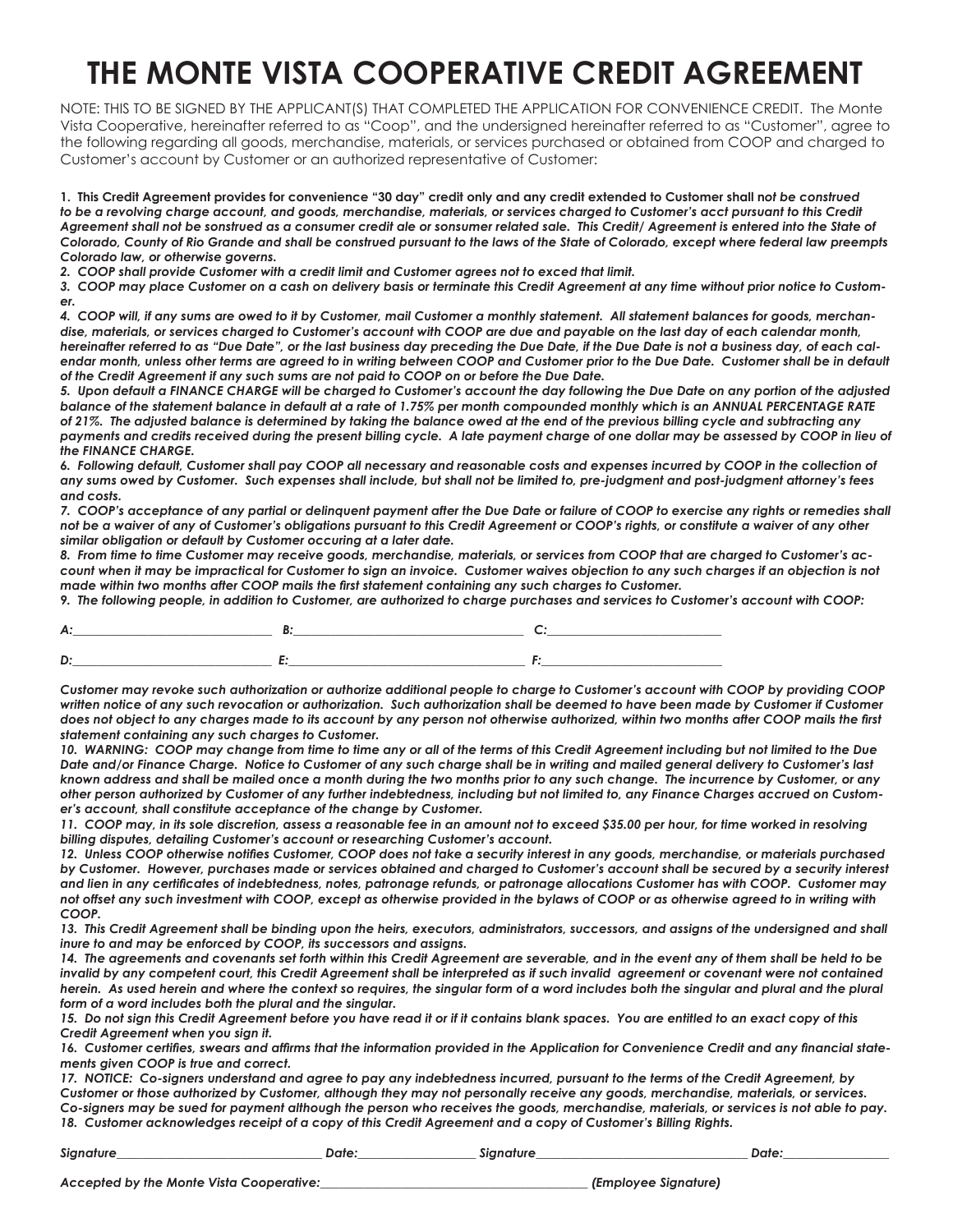# **CUSTOMER'S BILLING RIGHTS IN CASE OF ERRORS OR INQUIRIES ABOUT YOUR BILL**

1. If you want to preserve your rights under the Act, here is what to do if you think your bill is wrong or if you need more information about an item on your bill:

A. Write on the statement or other piece of paper the following:

i. Your name and account number.

 ii. A description of the error and an explanation (to the extent you can explain) why you believe it is an error. If you only need more information, explain the item you are not sure about and, if you wish, ask for evidence of the charge, such as a copy of the invoice. Do not send in your copy of the invoice or other document unless you have a duplicate copy for your records;

iii. The dollar amount of the suspected error; and

iv. Any other information, such as your address, which you think will help to identify you or the reason for your complaint or injury (YOU MAY TELEPHONE YOUR INQUIRY BUT DOING SO WILL NOT PRESERVE YOUR RIGHTS UNDER THIS LAW).

B. Send our billing error notice to The Monte Vista Cooperative, hereinafter referred to as "COOP" at the address on your statement. Mail it as soon as you can, but in any case, early enough to reach COOP within 60 days after the bill was mailed to you. If you have authorized your bank to automatically pay from your checking or savings account, you can stop or reverse payment on any amount you think is wrong my mailing your notice so COOP receives it within 16 days after the bill was sent to you. However, you do not have to meet this 16 day deadline to have COOP investigate your billing error claim.

2. COOP must acknowledge all letters pointing out possible errors within 30 days of receipt, unless COOP is able to correct your bill during that 30 days. Within 90 days after receiving your letter, COOP must either correct the error or explain why COOP believes the bill was correct. Once COOP has explained the bill, COOP has no further obligation to you even though you still believe that there is an error, except as provided in paragraph 5 below.

3. After COOP has been notified, neither COOP or an attorney or a collection agency may send you collection letters or take other collection action with respect to the amount in dispute; however, periodic statements may be sent to you, and the disputed amount can be applied against your credit limit. You cannot be threatened with damage to your credit rating or sued for the amount in question, nor can the disputed amount be reported to a credit bureau or to other creditors as delinquent until COOP has answered your inquiry. HOWEVER, YOU REMAIN OBLIGATED TO PAY THE PARTS OF YOUR BILL NOT IN DISPUTE.

4. If it is determined that COOP has made a mistake on your bill, you will not have to pay any finance charges on any disputed amount. If it turns out that COOP has not made an error, you may have to pay finance charges on the amount in dispute and you may have to make up any missed minimum or required payments on the disputed amount. Unless you have agreed that your bill was correct, COOP must send you a written notification of what you owe and if it is determined that COOP did make a mistake in billing the disputed amount you must be given the time to pay after receipt of the notification which you normally are given to pay undisputed amounts before any more finance charges or late payment charges on the disputed amount can be charged to you.

5. If COOP's explanation does not satisfy you and you notify COOP in writing, WITHIN 10 DAYS after you receive its explanation, that you will refuse to pay the disputed amount, COOP may report you to the credit bureaus and other creditors and may pursue regular collection procedures. But COOP must also report that you think you do not owe the money, and COOP must let you know to whom such reports were made. Once the matter has been settled between you and COOP, COOP must notify those to whom you are reported of the subsequent resolution.

6. If COOP does not follow these rules, COOP is not allowed to collect the first \$50 of the disputed amount and finance charges, even if the bill turns out to be correct.

7. Special Rule for Credit Card Purchases: If you have a problem with the quality of property or services that you purchase with a credit card and you have tried in good faith to correct the problem with the merchant, you may have the right not to pay the remaining amount due on the property or services. There are two limitations on this right:

A. You must have made the purchases in your home state or, if not within your home state, within 100 miles of your current address; and

B. The purchase price must have been more than \$50.

These limitations do not apply if we own or operate the merchant or if we mailed you the advertisement for the property or services.

PLEASE NOTE: You may request a copy of CUSTOMER'S BILLING RIGHTS.